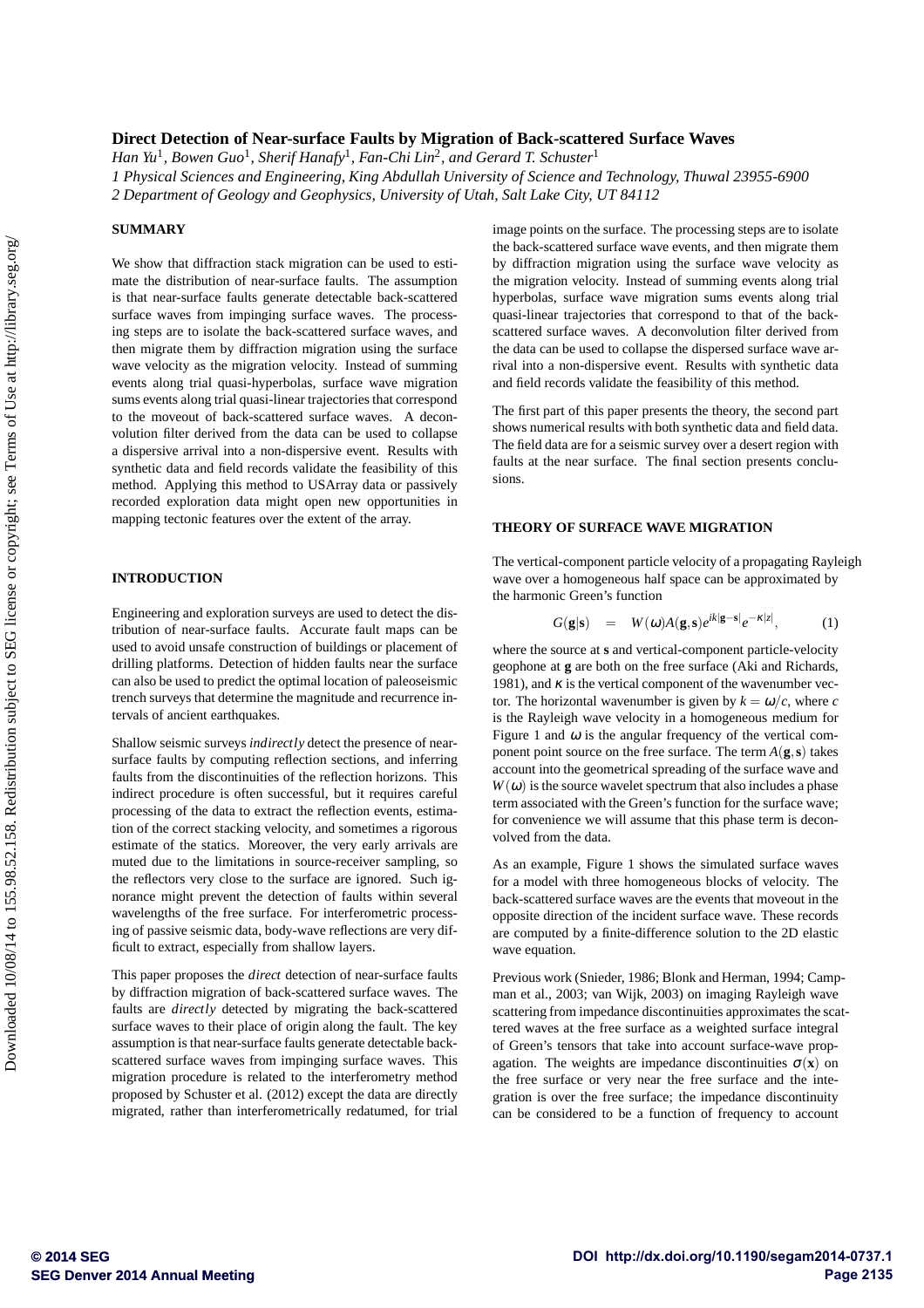

Figure 1: a) Simulated surface wave records for a verticaldisplacement point source (star) at  $\mathbf{s} = (x_s, 0)$  and vertical component geophones on the free surface. The vertical lines in the middle are the faults that separate one velocity block from another. The velocities depict those of the simulated Rayleigh wave. b) Prestack migration images obtained by migrating the back scattered Rayleigh waves in 100 shot gathers. The stacked migration image is given by the solid line along the surface of the fault model.

for depth variations in the impedance function. The inverse to this integral equation gives the impedance distribution. In our proposal, we simply assume that the surface-wave response to an impedance discontinuity represented by a near-surface fault can be approximated by a surface integral of Green's functions weighted by the impedance discontinuity associated with the fault. Instead of inverting this equation in the least squares sense, we will simply apply its adjoint to the data to get the migration image on the surface.

The following steps are used to migrate the back-scattered surface waves to their point of origin along the fault near the surface. The key assumption is that the dominant back-scattered arrivals are from the near-surface portions of the fault.

1. We will assume that the traveltime of surface waves from

**x** to **x**<sup> $\prime$ </sup> at a specific frequency is given by  $\tau_{xx}$ , where the traveltime dependence on frequency is silent. If the subsurface is homogeneous then the velocity is independent of frequency, but if the Rayleigh wave is dispersive then we can perform migration in the frequency domain using the phase velocity as the migration velocity. Alternatively, we can assume that the dispersive wavelet has been compressed to a narrow wavelet using a suitable deconvolution filter<sup>∗</sup> . In this case the forward data can be approximated by equation 1 and the back-scattered surface waves  $\tilde{d}(\mathbf{x}|\mathbf{s})^{scatt}$  can be approximated by

$$
\tilde{d}(\mathbf{g}|\mathbf{s})^{scatt} = W(\boldsymbol{\omega})A(\mathbf{s}, \mathbf{x}_o)A(\mathbf{g}, \mathbf{x}_o)re^{i\boldsymbol{\omega}(\tau_{xx_o} + \tau_{gx_o})}, x_g, x_s < x_o, (2)
$$

where the back-scattered reflection coefficient is denoted by *r*, the vertical fault is to the right of the source at  $\mathbf{x}_o = (x_o, 0)$ , and the back-scattered field at  $\mathbf{g} = (x_g, 0)$  is only alive to the left of the fault. Here,  $A(\mathbf{g}, \mathbf{x}_o)$  accounts for geometrical spreading from the scatterer location at  $\mathbf{x}_o$  to **g** at the left of the fault.

2. The back-scattered data are migrated  $\tilde{d}(\mathbf{g}|\mathbf{s})^{scatt}$  ( $x_g$ ,  $x_s$  <  $x<sub>o</sub>$ ) using the diffraction stack migration formula

$$
m(\mathbf{x}') = \sum_{g} \tilde{d}(\mathbf{g}|\mathbf{s})^{scatt} e^{-i\omega(\tau_{sx'} + \tau_{gx'})} \mathcal{W}(\omega)^{-1}, \, x_g, x_s < x', \quad (3)
$$

where  $m(\mathbf{x}')$  is the migration image at the trial image point  $\mathbf{x}' = (x', 0)$  such that  $x_g < x'$  and  $\mathcal{W}(\omega)^{-1}$  is the deconvolution filter that also accounts for dispersion effects.

3. Plugging equation 2 into equation 3 gives

$$
m(\mathbf{x}') = \sum_{g} A(\mathbf{g}, \mathbf{x}_o) A(\mathbf{s}, \mathbf{x}_o) r e^{-i\omega(\tau_{sx'} + \tau_{gx'} - \tau_{sx_o} - \tau_{gx_o})}.
$$
 (4)

with  $x_g$ ,  $x_s < x'$ . If  $x' = x_o$  then the migration formula becomes

$$
m(\mathbf{x}') = \sum_{g} A(\mathbf{g}, \mathbf{x}_o) A(\mathbf{s}, \mathbf{x}_o) r, x_g, x_s < x'.
$$
 (5)

which coherently sums over all frequencies. This formula provides the maximum amplitude in the migration image on the surface, and therefore pinpoints the location of the fault. If the fault does not break the free surface, then we can assume that the interaction of the surface wave with the near-surface fault generates a body wave that propagates from the buried fault to the surface, and transforms into a back-scattered surface wave. This extra time delay from the subsurface fault plane to the surface can be accounted for by an extra phase term  $e^{-i\omega \tau_{x/g}}$ in the migration kernel<sup>†</sup>, which can be ignored if the fault is less than a quarter of a wavelength from the free surface. If the time delay cannot be ignored then the trial image points should also be just below the free surface and the extra phase term should be incorporated into the migration operator.

<sup>&</sup>lt;sup>\*</sup>If the dispersion velocity  $c(\omega)$  of the fundamental mode is estimated from the Rayleigh wave, then the deconvolution filter that compresses the dispersive Rayleigh wave to a compressed pulse propagating with velocity  $W(\omega)^{-1}e^{-i\omega(\tau(\omega))xs}$  – $|\mathbf{x}-\mathbf{s}|/c_0$ , where  $\tau(\omega)_{xs} = |\mathbf{x}-\mathbf{s}|/c(\omega)$ , where **x** and **s** are on the free surface. The phase velocity can be directly extracted from the data or it can be estimated by velocity scans applied to the surface waves.

<sup>†</sup>The geophone location **g** is restricted to be at locations directly above the scattering points along the fault.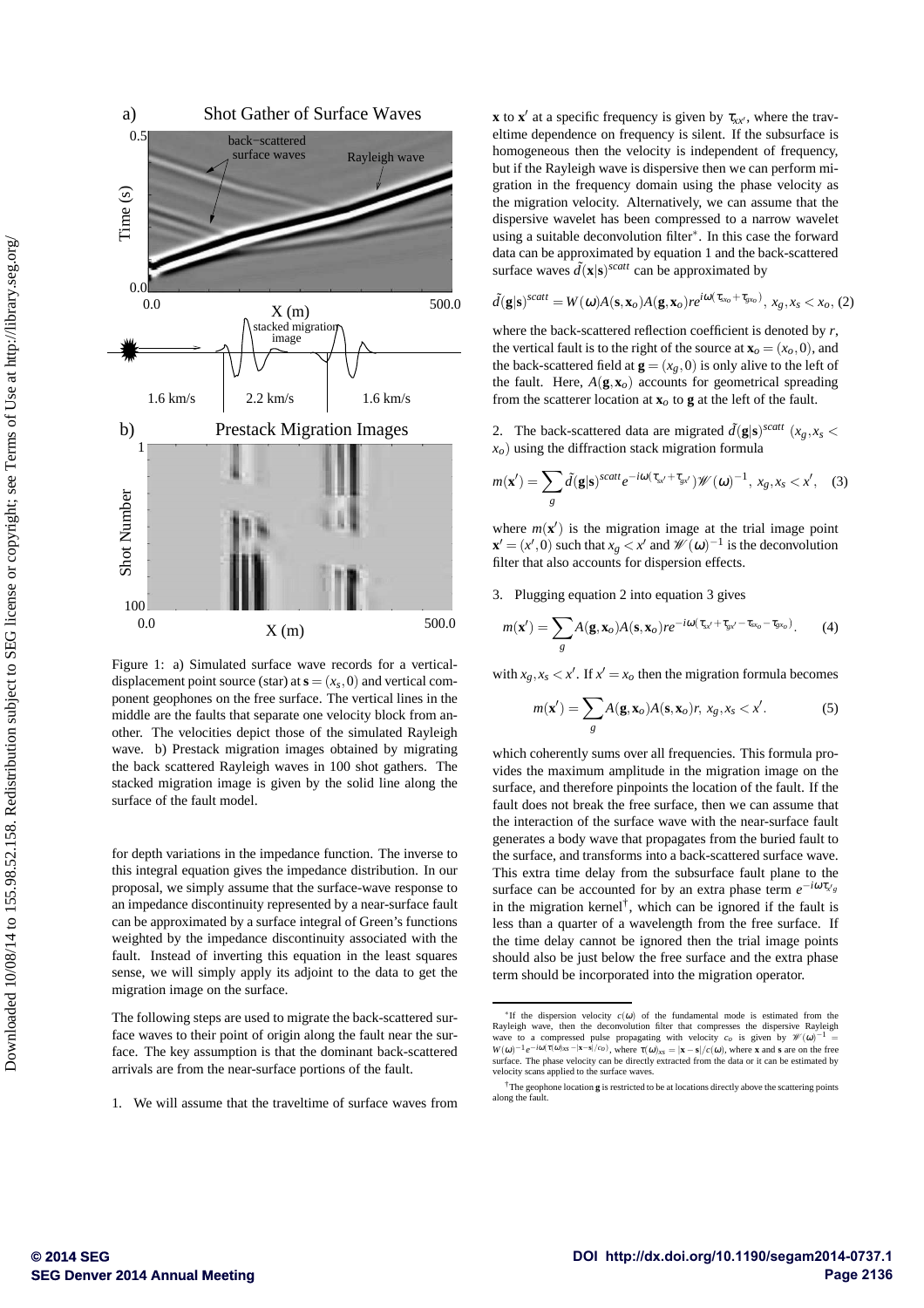4. The space-time version of the migration equation can be obtained by summing equation 3 over all frequencies to give

$$
m(\mathbf{x}') = \sum_{\omega} \sum_{g} \tilde{d}(\mathbf{g}|\mathbf{s})^{scatt} e^{-i\omega(\tau_{\mathbf{x}'} + \tau_{\mathbf{g}x'})} \mathscr{W}(\omega)^{-1},
$$

$$
= \sum_{t} \sum_{g} d(\mathbf{g}, \tau_{\mathbf{x}x'} + \tau_{\mathbf{g}x'}|\mathbf{s}, 0)^{scatt}, \tag{6}
$$

where  $d(\mathbf{g}, \tau_{sx'} + \tau_{gx'} | \mathbf{s}, 0)$  is the deconvolved backscattered surfacewave data in the space-time domain at the listening time denoted by  $\tau_{sx'} + \tau_{gx'}$ . This listening time is physically interpreted as the quasi-linear moveout of the dominant portion of the back-scattered surface wave. In fact, it moves out with the group velocity if the dispersion effects have been properly deconvolved. Alternatively, the data can be migrated in the frequency domain at the phase velocity of the surface wave. The summation over the horizontal geophone coordinates says that the migration image is obtained by summing the backscattered surface-wave data over trial quasi-linear curves in  $x_g - t$  space associated with the trial image point at  $\mathbf{x}' = (x', 0)$ . This compares to reflection migration which sums the reflection data over trial quasi-hyperbola curves associated with the trial image point at **x** ′ .

5. However, caution is needed for interpretation because a fault, a topography variation, or a near-surface impedance anomaly can all generate backscattered surface waves. To alleviate this interpretation ambiguity, back-scattered surface waves in 3D data should be migrated so that long linear features in the migration image are likely to indicate linear faults, not isolated impedance anomalies.

#### **NUMERICAL RESULTS**

A 2D staggered-grid finite-difference elastic method (Virieux, 1986) is used to compute 100 shot gathers for the sources on the surface in the Figure 1a model. The data were filtered to only give the backscattered arrivals, and the filtered traces were migrated by equation 3 to give the prestack migration images depicted in Figure 1b; stacking these prestack images gives the stacked migration image depicted by the thick solid line (see middle portion of figure). The location of the two faults are clearly delimited in the migration images.

A total of 120 shot gathers were recorded near the Gulf of Aqaba in Saudi Arabia, where each shot gather contained 120 traces and the source and the receiver sampling intervals are both 2.5 m. First arrivals were picked and inverted to give the velocity tomogram in Figure 2d. It shows the location of the visible fault that break the surface at the position 2 and just beneath the surface at 1. A typical shot gather is shown in Figure 2a and the common offset gather (COG) at the sourcereceiver offset of 0 m is shown in Figure 2d; the COG has two distinct breaks in the reflector at the locations of the faults 1 and 2 in the tomogram. Shot gathers of backscattered arrivals are FK filtered to isolate the backscattered events shown in Figures 2b. The backscattered events are migrated for all 120 shot gathers according to equation 3 to give the prestack

migration images in Figure 2c and the stacked migration image. These migration images indicate that faults are present at offset locations of 150 and 250 m. These interpreted fault locations agree with those indicated in the first-arrival traveltime tomogram and zero-offset COG in Figure 2d. The fault at  $X = 150$  *m* is observed at the surface.

## **CONCLUSIONS**

We show that diffraction stack migration can be used to *directly* map the distribution of near-surface faults. Unlike the indirect method of detecting discontinuous reflectors in a stacked reflection section, the direct method simply isolates the backscattered surface waves and migrates them to their place of origin along the fault plane. The assumption is that near-surface faults generate detectable back-scattered surface waves from impinging surface waves. Instead of summing events along trial hyperbolas, surface wave migration sums events along trial quasi-linear trajectories that correspond to the one-sided moveout of back-scattered surface waves. A deconvolution filter derived from the data can be used to collapse a dispersive arrival into a non-dispersive event. Results with synthetic data and field records validate the feasibility of this method.

We now can migrate back-scattered surface waves, one of the strongest signals in a shot record, to directly detect the presence of faults that are just below the surface or hidden by foilage. Applying this method to USArray data or passive exploration data that have been interferometrically processed might open new opportunities in mapping tectonic features over the extent of the array. This is especially true with passive seismic data where it is very easy to generate virtual surface waves but very difficult to generate virtual reflections.

## **ACKNOWLEDGMENTS**

We would like to thank the 2014 sponsors of the CSIM Consortium (http://csim.kaust.edu.sa/web/) for their financial support. The computation resource provided by the high performance computing (HPC) center of King Abdullah University of Science and Technology (KAUST) is greatly appreciated. We also thank anonymous CSIM members for their efforts in the development of this work.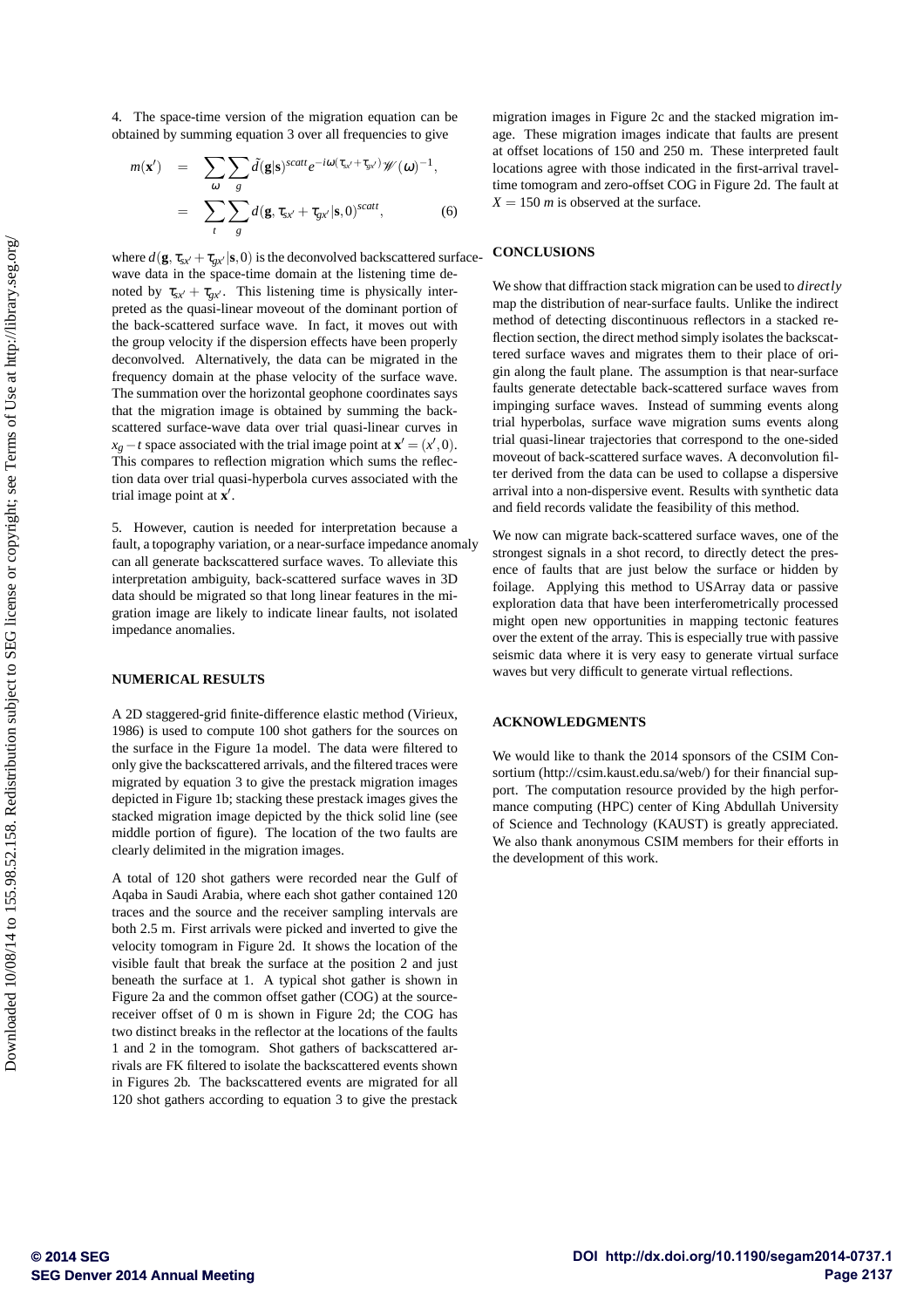

Figure 2: a) Common shot gather #20, b) FK filtered shot gather, c) prestack migration images of backscattered surface waves, d) tomogram (① unidentified anomaly; ② colluvial wedge and the 1995 fault; ③ a possible fault and colluvial wedge; ④ a possible colluvial wedge), and zero-offset COG computed from the Aqaba seismic data. The stacked migration image indicates two fault locations that are consistent with those in the tomogram and COG.